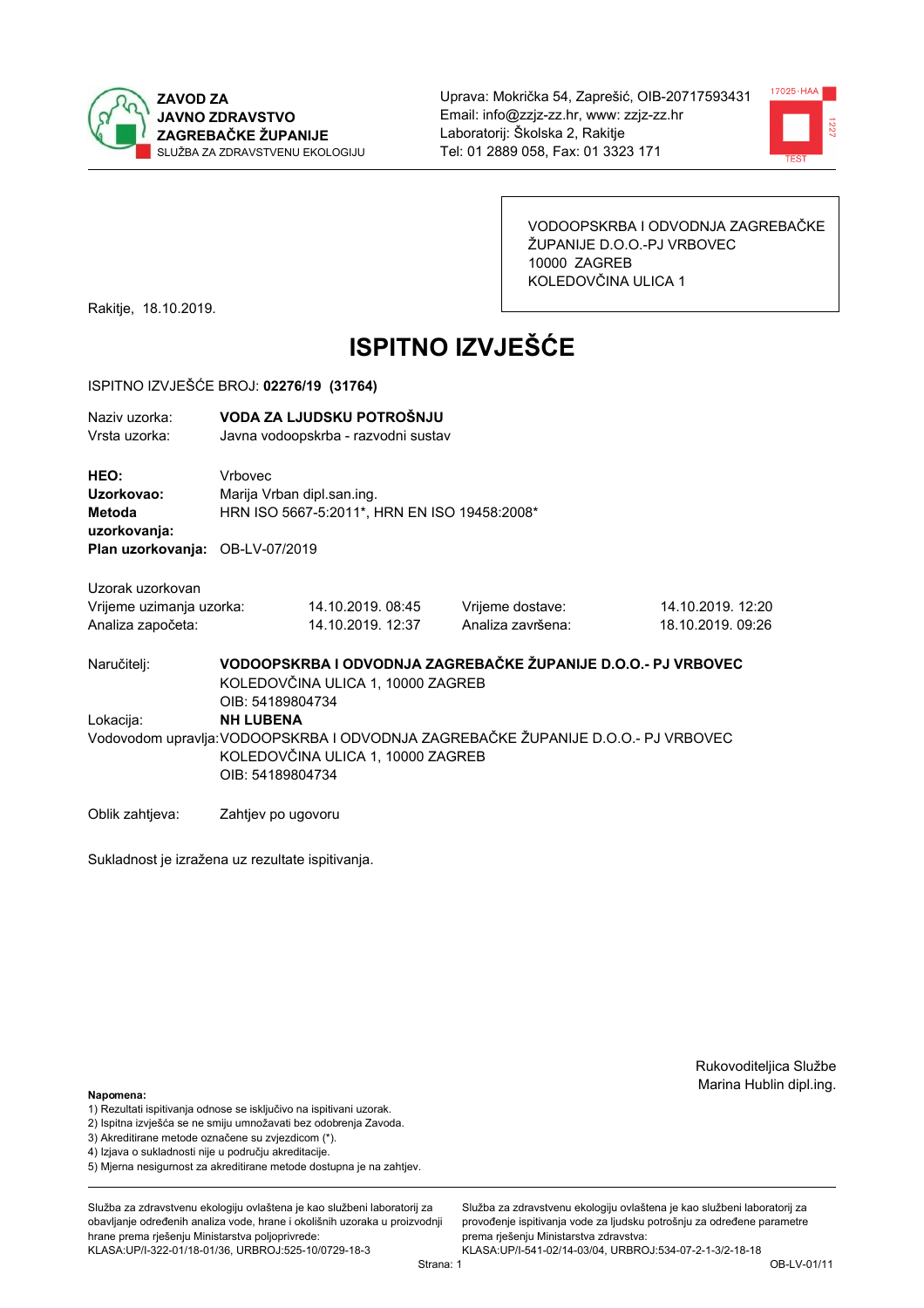# Odsjek za fizikalno kemijska ispitivanja voda

## **REZULTATI ISPITIVANJA:**

Ispitno izviešće rezultat je elektroničke obrade podataka te je punovažeće bez žiga i potpisa

| Pokazatelj                | <b>Metoda</b>                           | <b>MJ</b>               | <b>Rezultatt</b> | MDK**         | <b>Sukladno</b> |
|---------------------------|-----------------------------------------|-------------------------|------------------|---------------|-----------------|
| Temperatura               | Standard Methods 21st Ed.<br>2005.2550B | $^{\circ}$ C            | 17               | 25            | DA              |
| Slobodni rezidualni klor  | HRN EN ISO 7393-2:2018                  | mg/L $Cl2$              | 0,14             | 0,5           | DA              |
| Boja                      | HRN EN ISO 7887:2012                    | mg/L Pt/Co skale        | < 5              | 20            | DA              |
| Mutnoća                   | HRN EN ISO 7027-1:2016*                 | NTU jedinica            | 0,33             | 4             | DA              |
| <b>Miris</b>              | HRN EN 1622:2008                        |                         | bez              | bez           | DA              |
| Okus                      | HRN EN 1622:2008                        |                         | bez              | bez           | DA              |
| pH                        | HRN EN ISO 10523:2012*                  | pH jedinica             | 7,4              | $6, 5 - 9, 5$ | DA              |
| Temp.pri određivanju pH   |                                         | $^{\circ}$ C            | 17,5             |               |                 |
| Elektrovodljivost         | HRN EN 27888:2008*                      | µScm-1 pri 20°C         | 421              | 2.500         | DA              |
| Utrošak KMnO <sub>4</sub> | HRN EN ISO 8467:2001                    | mg/L $O2$               | 0,7              | 5             | DA              |
| Kloridi                   | HRN EN ISO 10304-1:2009*                | mg/L CI                 | 12               | 250           | DA              |
| Nitriti                   | HRN EN ISO 10304-1:2009*                | mg/L $(NO2)$            | < 0.050          | 0,5           | DA              |
| Nitrati                   | HRN EN ISO 10304-1:2009*                | mg/L (NO <sub>3</sub> ) | 5,1              | 50            | DA              |
| Amonij                    | HRN ISO 7150-1:1998*                    | mg/L (NH                | < 0,05           | 0,5           | DA              |

trezultat izražen kao manje od (<) odnosi se na granicu kvantifikacije

\*\*maksimalno dozvoljena koncentracija

## Izjava o sukladnosti

Prema ispitanim parametrima uzorak vode JE SUKLADAN zahtievima članka 5. Zakona o vodi za ljudsku potrošnju (NN 56/2013, 64/2015, 104/2017, 115/2018) i priloga I Pravilnika o parametrima sukladnosti, metodama analize, monitoringu i planovima sigurnosti vode za ljudsku potrošnju te načinu vođenja registra pravnih osoba koje obavljaju djelatnost javne vodoopskrbe (NN 125/2017).

> Voditeljica Odsjeka Nikolina Ciban dipl.ing.

## Odsjek za mikrobiološka ispitivanja voda

## **REZULTATI ISPITIVANJA:**

Ispitno izvješće rezultat je elektroničke obrade podataka te je punovažeće bez žiga i potpisa

| Pokazatelj             | <b>Metoda</b>           | <b>MJ</b>   | <b>Rezultat</b> | $MDK**$ | <b>Sukladno</b> |
|------------------------|-------------------------|-------------|-----------------|---------|-----------------|
| Ukupni koliformi       | HRN EN ISO 9308-1:2014* | broj/100 mL |                 | 0       | DA              |
| Escherichia coli       | HRN EN ISO 9308-1:2014* | broj/100 mL |                 | 0       | DA              |
| Enterokoki             | HRN EN ISO 7899-2:2000* | broj/100 mL |                 | 0       | DA              |
| Pseudomonas aeruginosa | HRN EN ISO 16266:2008*  | broj/100 mL | < 1             | 0       | DA              |
| Aerobne bakt -36 C/48h | HRN EN ISO 6222:2000*   | broj/1 mL   |                 | 100     | DA              |
| Aerobne bakt -22°C/72h | HRN EN ISO 6222:2000*   | broj/1 mL   |                 | 100     | DA              |

\*\*maksimalno dozvoljena koncentracija

## Izjava o sukladnosti

Prema ispitanim parametrima uzorak vode JE SUKLADAN zahtjevima članka 5. Zakona o vodi za ljudsku potrošnju (NN 56/2013, 64/2015, 104/2017, 115/2018) i priloga I Pravilnika o parametrima sukladnosti, metodama analize, monitoringu i planovima sigurnosti vode za ljudsku potrošnju te načinu vođenja registra pravnih osoba koje obavljaju djelatnost javne vodoopskrbe (NN 125/2017).

> Voditeljica Odsjeka Marina Hublin dipl.ing.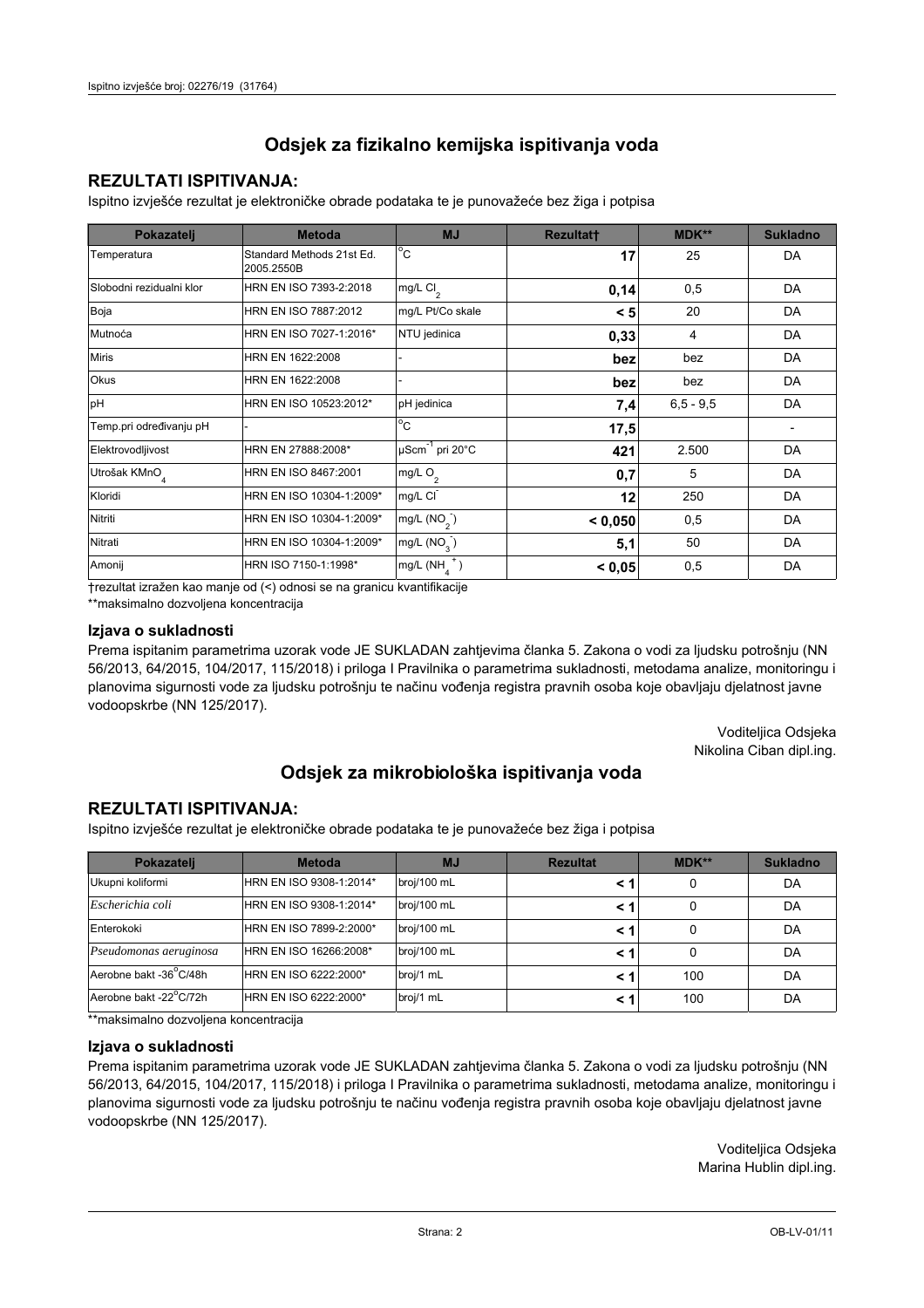

Uprava: Mokrička 54, Zaprešić, OIB-20717593431 Email: info@zzjz-zz.hr, www: zzjz-zz.hr Laboratorij: Školska 2, Rakitje Tel: 01 2889 058. Fax: 01 3323 171



VODOOPSKRBA I ODVODNJA ZAGREBAČKE ŽUPANIJE D.O.O.-PJ VRBOVEC 10000 ZAGREB KOLEDOVČINA ULICA 1

Rakitje, 18.10.2019.

# **ISPITNO IZVJEŠĆE**

#### ISPITNO IZVJEŠĆE BROJ: 02277/19 (31765)

| VODA ZA LJUDSKU POTROŠNJU<br>Javna vodoopskrba - razvodni sustav |                                        |                                                               |                                              |  |
|------------------------------------------------------------------|----------------------------------------|---------------------------------------------------------------|----------------------------------------------|--|
| Vrhovec                                                          |                                        |                                                               |                                              |  |
| Vrijeme uzimanja uzorka:                                         | 14.10.2019. 09:30<br>14.10.2019. 12:37 | Vrijeme dostave:<br>Analiza završena:                         | 14.10.2019. 12:20<br>18.10.2019. 09:26       |  |
|                                                                  |                                        | Marija Vrban dipl.san.ing.<br>Plan uzorkovanja: OB-LV-07/2019 | HRN ISO 5667-5:2011*, HRN EN ISO 19458:2008* |  |

VODOOPSKRBA I ODVODNJA ZAGREBAČKE ŽUPANIJE D.O.O.- PJ VRBOVEC Naručitelj: KOLEDOVČINA ULICA 1, 10000 ZAGREB OIB: 54189804734 Lokacija: **BANIČEVEC NH** Vodovodom upravlja: VODOOPSKRBA I ODVODNJA ZAGREBAČKE ŽUPANIJE D.O.O.- PJ VRBOVEC KOLEDOVČINA ULICA 1, 10000 ZAGREB OIB: 54189804734

Oblik zahtjeva: Zahtjev po ugovoru

Sukladnost je izražena uz rezultate ispitivanja.

Rukovoditeljica Službe Marina Hublin dipl.ing.

#### Napomena:

- 1) Rezultati ispitivanja odnose se isključivo na ispitivani uzorak.
- 2) Ispitna izvješća se ne smiju umnožavati bez odobrenja Zavoda.

3) Akreditirane metode označene su zvjezdicom (\*).

- 4) Iziava o sukladnosti nije u području akreditacije.
- 5) Mjerna nesigurnost za akreditirane metode dostupna je na zahtjev.

Služba za zdravstvenu ekologiju ovlaštena je kao službeni laboratorij za obavlianie određenih analiza vode, hrane i okolišnih uzoraka u proizvodniji hrane prema rješenju Ministarstva poljoprivrede: KLASA:UP/I-322-01/18-01/36, URBROJ:525-10/0729-18-3

Služba za zdravstvenu ekologiju ovlaštena je kao službeni laboratorij za provođenie ispitivania vode za liudsku potrošniu za određene parametre prema riešenju Ministarstva zdravstva: KLASA:UP/I-541-02/14-03/04, URBROJ:534-07-2-1-3/2-18-18

Strana: 1